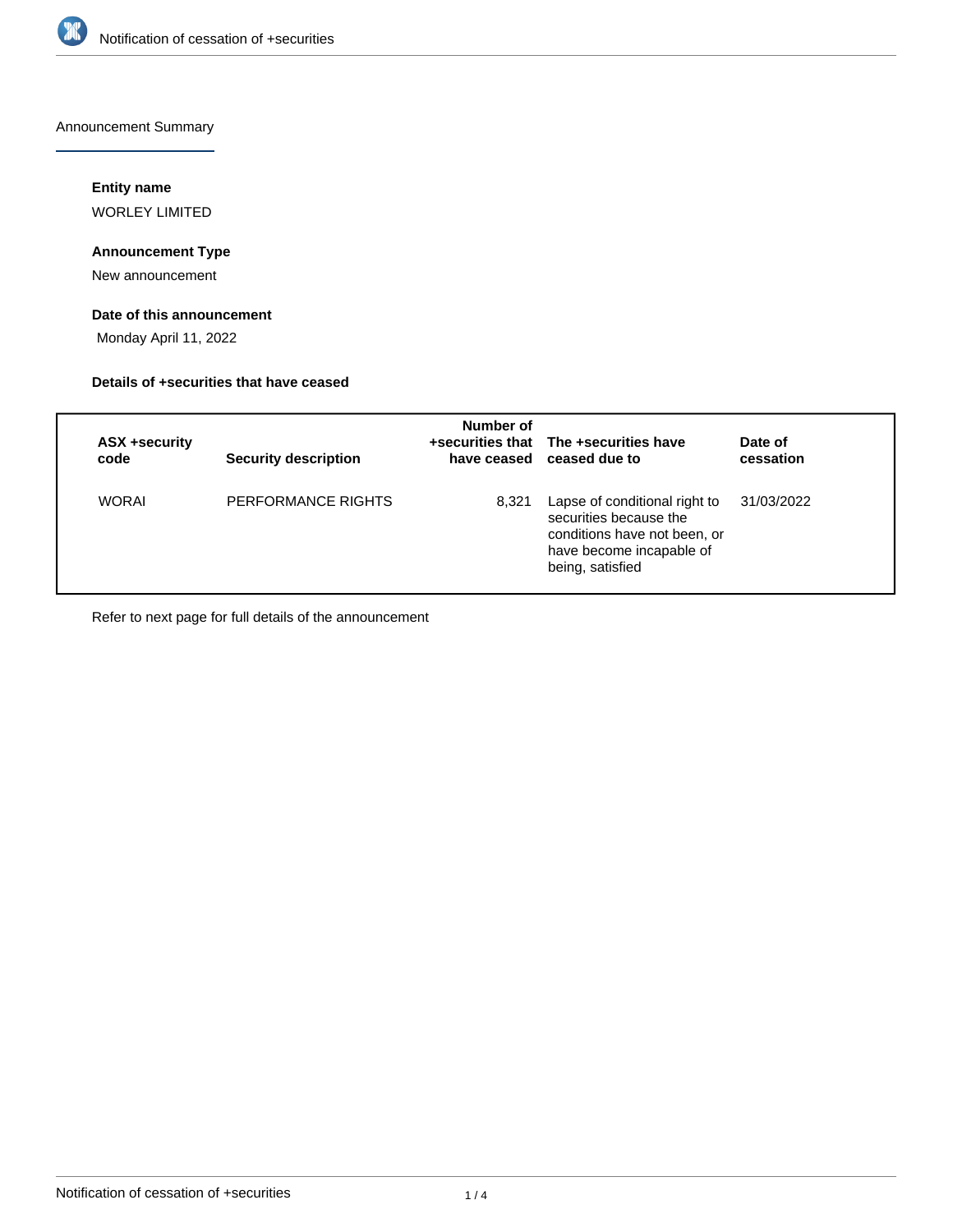

Part 1 - Announcement Details

## **1.1 Name of +Entity**

WORLEY LIMITED

We (the entity named above) provide the following information about our issued capital.

**1.2 Registered Number Type** ABN

**Registration Number** 17096090158

**1.3 ASX issuer code** WOR

**1.4 The announcement is** New announcement

# **1.5 Date of this announcement**

11/4/2022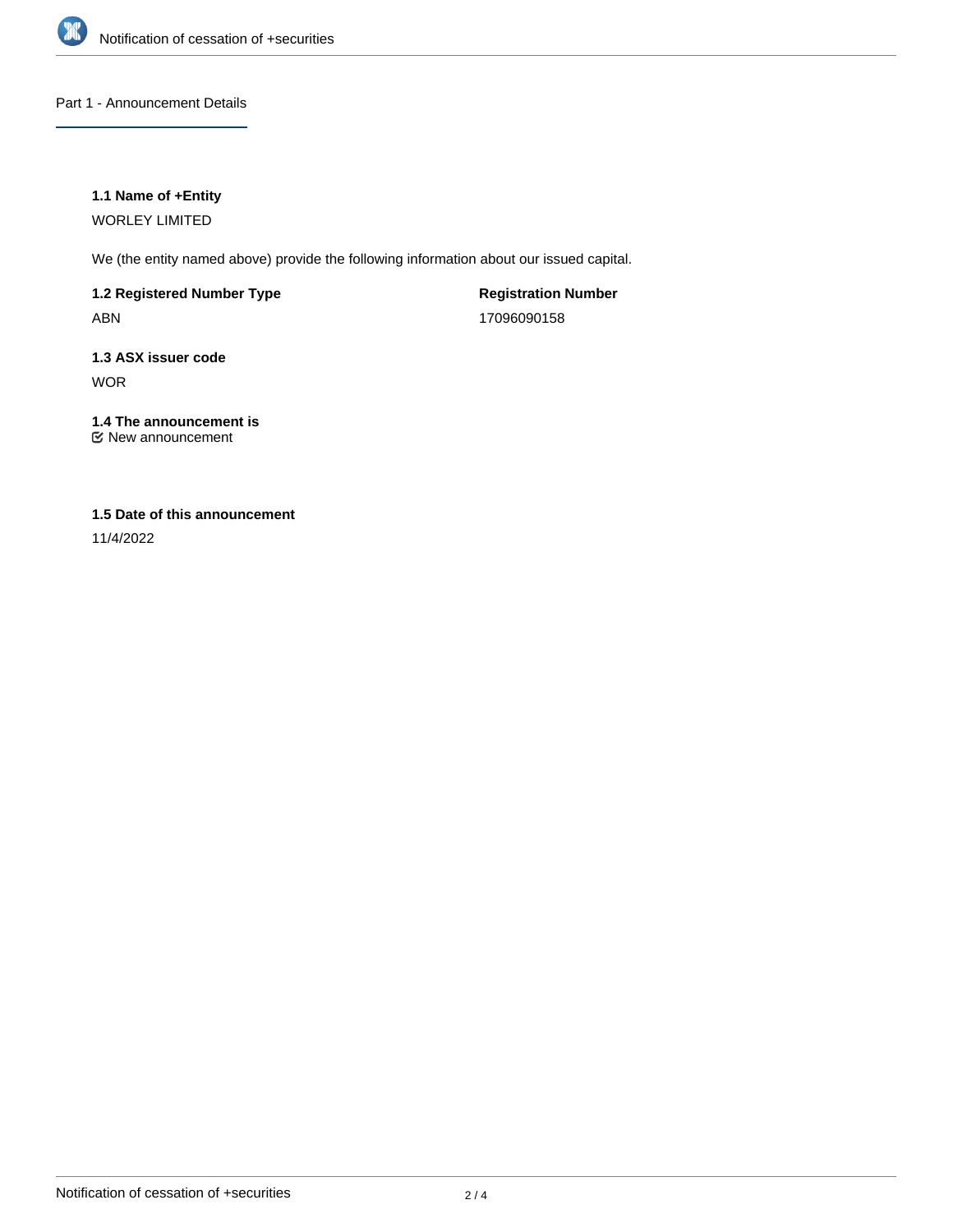

### Part 2 - Details of +equity securities or +debt securities that have ceased

## **ASX +Security Code and Description**

WORAI : PERFORMANCE RIGHTS

#### **Unquoted +equity securities that have ceased**

**Number of securities that have ceased**

8,321

#### **Reason for cessation**

Lapse of conditional right to securities because the conditions have not been, or have become incapable of being, satisfied

#### **Date of cessation**

**Is the entity paying any consideration for the cessation?** No

31/3/2022

### **Any other information the entity wishes to notify to ASX about the cessation?**

Rights ceased on various dates for the period from 9 March 2022 to 31 March 2022.